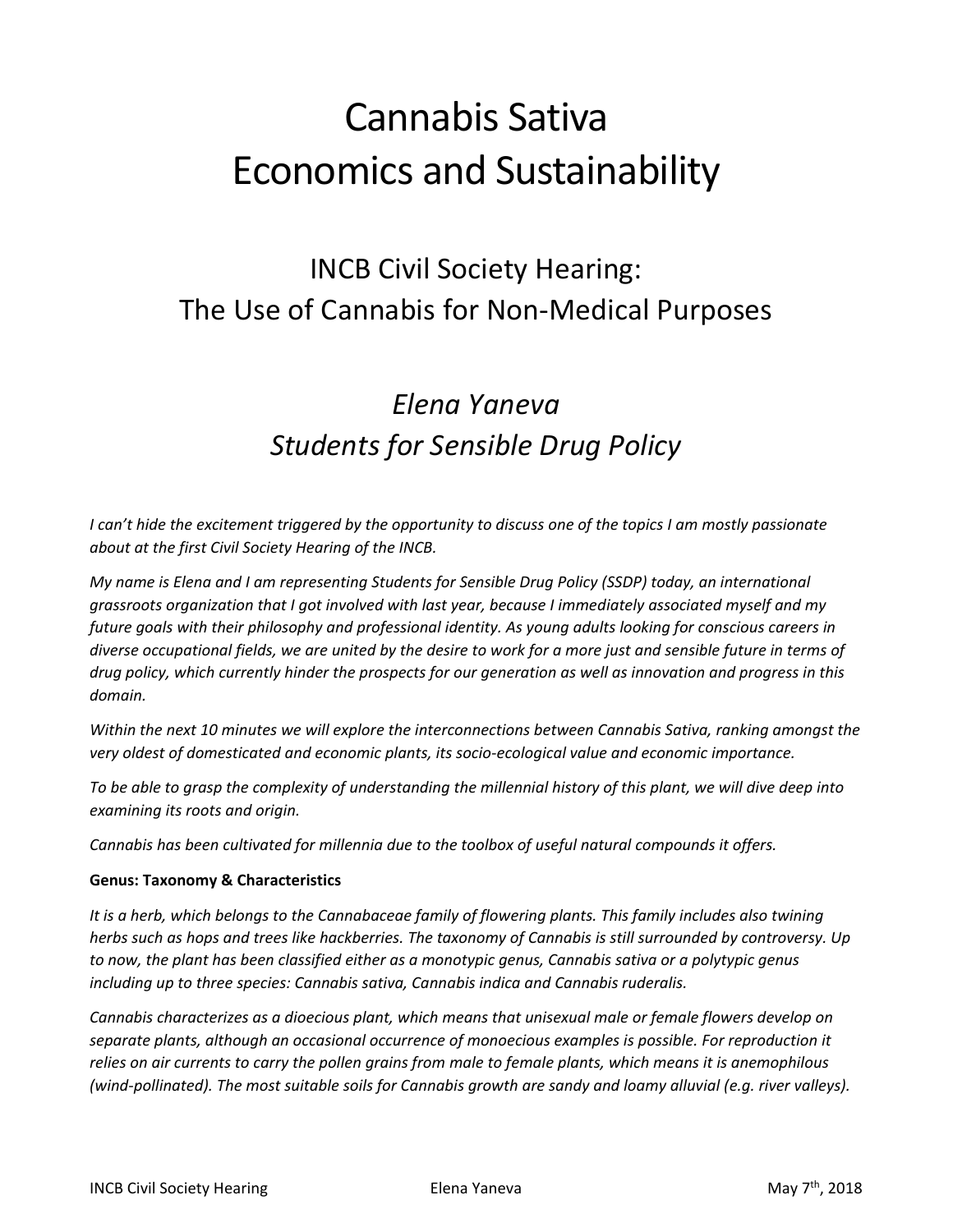*Various names refer to the same species. To secure exactness I would like to cite definitions from the book "Cannabis: Evolution and Ethnobotany": "The word hemp originally, and still, refers to Cannabis sativa, a tall Eurasian herb that is widely cultivated for its tough bark fiber ... Today, "true hemp" or "common hemp" refers to Cannabis, or more specifically European Cannabis sativa or narrow-leaf hemp. Biological taxonomists have placed all marijuana, or true hemp plants, in genus Cannabis."* 

### **Geographical Origin**

*Today the regions in Central Asia, the foothills of the Himalayan and Hindu Kush Mountains and parts of East Asia are considered as possible indigenous areas for the Cannabis genus. It is most likely that these regions have played a significant role regarding Cannabis evolution and primary domestication. The "Father of Taxonomy", Carl Linnaeus, believed Cannabis sativa was native to India.*

*An exact geographical origin can be hardly determined, because of two reasons: the range of Cannabis shifted repeatedly during glacial-interglacial cycles over hundreds of thousands of years and no sufficient evidence in this part of the world regarding its indigenous lands has been provided due to lack of research there.* 

*Yet, scientists differentiate between three species of Cannabis: truly wild, cultivated and spontaneously growing in areas associated with humans.* 

### **Economic Value**

*At a closer look, we see Cannabis can be used in 50,000 products. The logic behind is that the longer a plant has been utilized, the more use-cases of it become known. The utilization of the entire plant creates its high economic value.* 

*As an agricultural crop it offers reliable and durable raw materials for various industries, enabling local production across all continents without harming the environment. The price of hemp products is comparable to current pricing and can be even reduced through economies of scale. From textiles, to cosmetics and personal hygiene products, medical treatment, building materials, super foods, energy, cars, paper – all of them can be made with hemp. For instance, the BMW Group is using hemp to replace plastic in car construction.*

*Though, only a reconsideration concerning the liberalization of international and national hemp legislations can help lift the stigma. Some regulations induce significant competitive disadvantages in Europe vs. North America or Asia. In general, strict Cannabis policies have completely impaired the advancement of Cannabis genotypes, whereas other plant resources like timber and cotton have been granted multiple opportunities for improvement.* 

### **Environmental Impact**

*The polarization of hemps' legal status stretches from making it illegal not to grow hemp in parts of the world in the early 1600s to a dramatic law change and prohibition sustaining for the past three quarters of a century.*

*Nevertheless, due to its ability to reduce soil toxicity, industrial hemp has been sown in the region of Chernobyl around the abandoned nuclear power plant in Pripyat, Ukraine in the last two decades.* 

*It stores more carbon dioxide per hectare than any forest or commercial crop and is therefore ideal for reducing carbon emissions induced by anthropogenic activities. Hemp is a fast-growing crop and reaches heights up to 4 meters in 100 days. In comparison, a tree needs 25 years to get an industrial value. All products made from hemp are biodegradable and recyclable. These properties have crucial importance for the progress of the Circular Economy.*